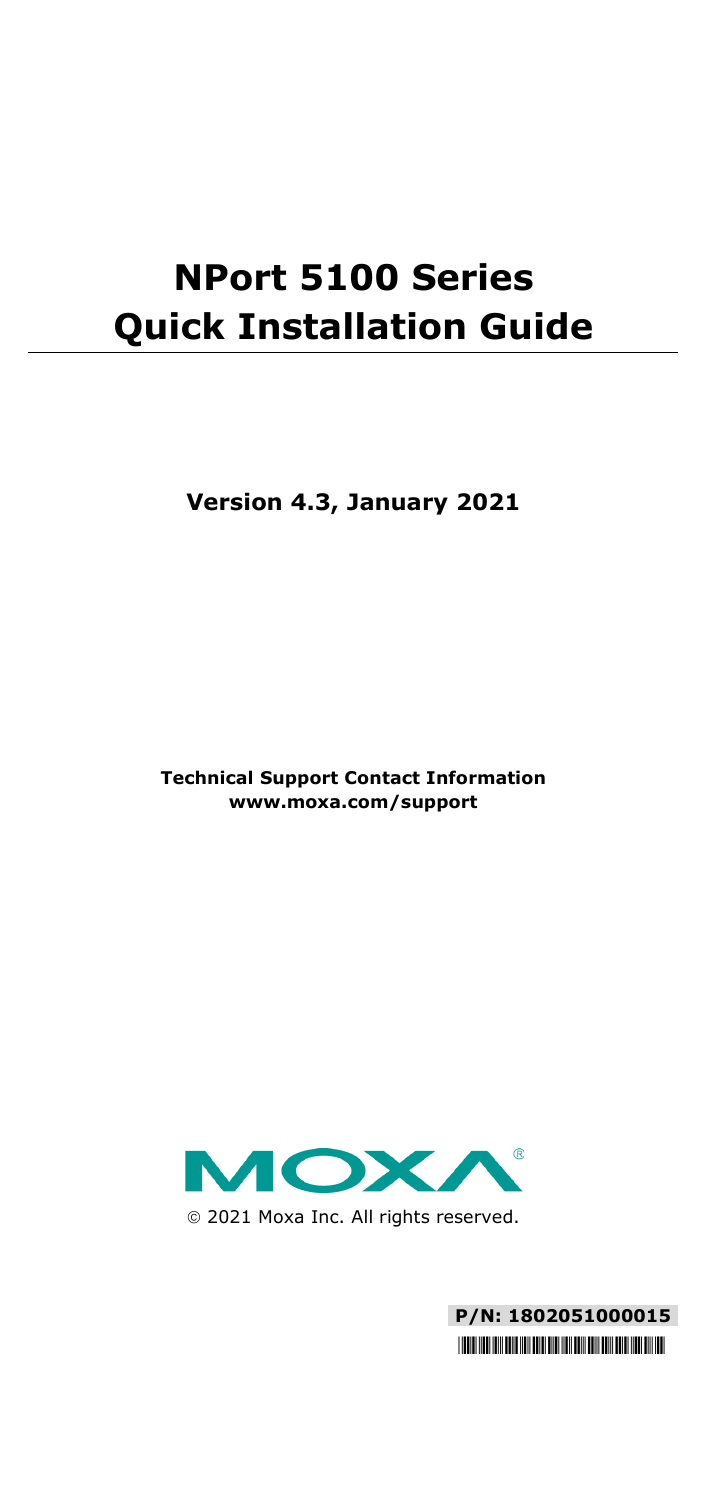## **Overview**

NPort 5100 series of device servers are compact, palm-sized data communication devices that allow you to control RS-232 (NPort 5110), RS-422/485 (NPort 5130), and RS-232/422/485 (NPort 5150) serial devices over a TCP/IP-based Ethernet.

**NOTE** "-T" indicates an extended temperature model.

### **Package Checklist**

Before installing the NPort 5100 series of device servers, verify that the package contains the following items:

- 1 NPort 5100 Series 1-port serial device server
- 100 to 240 VAC power adapter (excluding T models)
- 4 stick-on pads
- Quick Installation Guide
- Warranty card

#### *Optional Accessories*

• DK-35A: DIN-Rail Mounting Kit (35 mm)

**NOTE** Notify your sales representative if any of the above items are missing or damaged.

**NOTE** The operating temperature of the power adapter in the box is from 0 to 40°C. If your application is out of this range, please use a power adapter supplied by UL Listed External Power Supply (The power output meets SELV and LPS and rated 12 - 48 VDC, minimum current 0.73 A). Moxa has power adapters with wide temperature range (-40 to 75°C, -40 to 167°F), the PWR-12150-(plug type)-SA-T series, for your reference.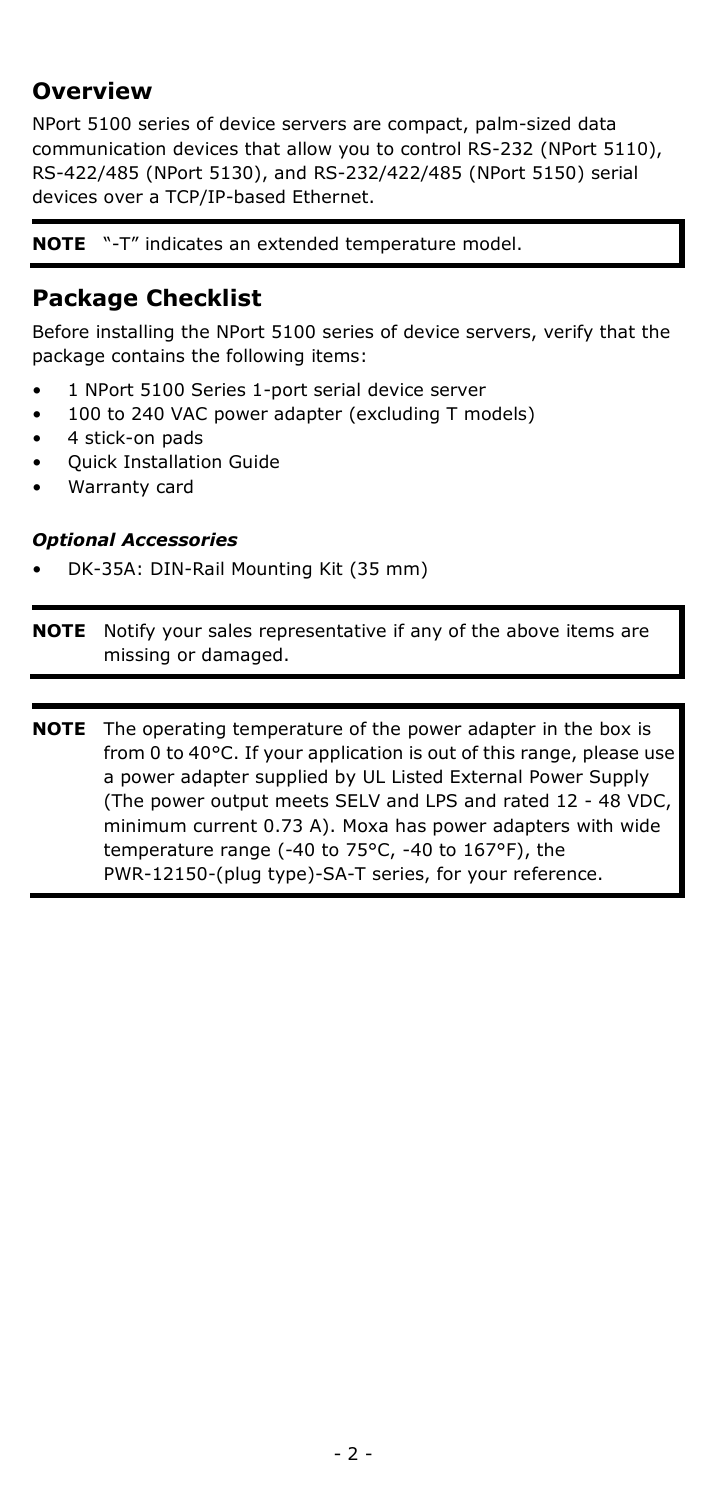## **Hardware Introduction**

As shown in the following figures, NPort 5100 series of device servers have one male DB9 port for transmitting RS-232 (NPort 5110), RS-422/485 (NPort 5130), or RS-232/422/485 (NPort 5150) serial data.



**NOTE** The NPort 5110, NPort 5130, and NPort 5150 have the same form factor.

**Reset Button**—*Press the Reset button continuously for 5 sec to load* 

*factory defaults*: Use a pointed object, such as a straightened paper clip or toothpick, to press the reset button. This will cause the Ready LED to blink on and off. The factory defaults will be loaded once the Ready LED stops blinking (after about 5 seconds). At this point, you should release the reset button.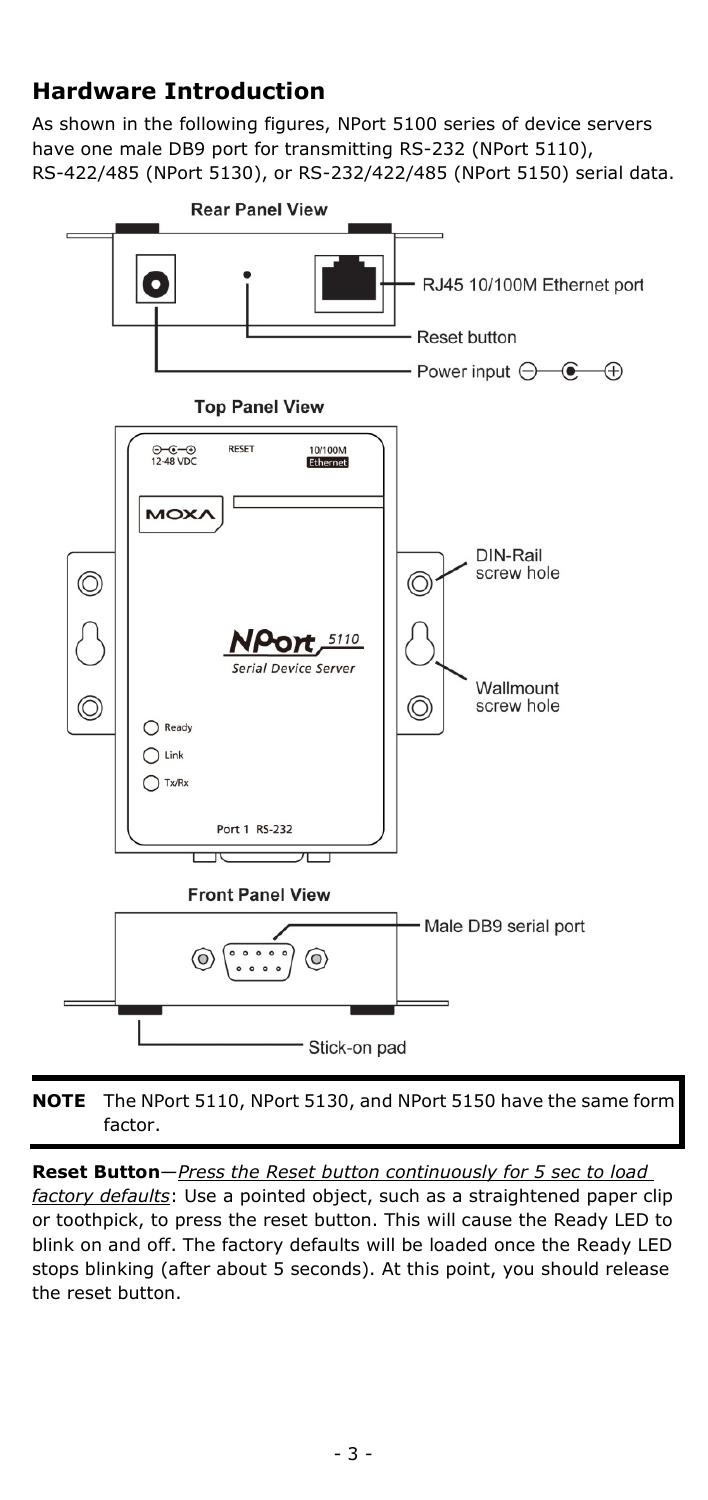**LED Indicators**—NPort 5100's top panel has three LED indicators, which are described in the following table.

|       |        | LED Name LED Color LED Function                  |  |
|-------|--------|--------------------------------------------------|--|
| Ready | Red    | Steady on: Power is on and NPort is booting up.  |  |
|       |        | Blinking: Indicates an IP conflict, or DHCP or   |  |
|       |        | BOOTP server is not responding properly.         |  |
|       | Green  | Steady on: Power is on and NPort is functioning  |  |
|       |        | normally.                                        |  |
|       |        | Blinking: The NPort has been located by NPort    |  |
|       |        | Administrator's Location function                |  |
|       | Off    | Power is off, or power error condition exists.   |  |
| Link  | Orange | 10 Mbps Ethernet connection.                     |  |
|       | Green  | 100 Mbps Ethernet connection.                    |  |
|       | Off    | Ethernet cable is disconnected, or has a short.  |  |
| Tx/Rx | Orange | Serial port is receiving data.                   |  |
|       | Green  | Serial port is transmitting data.                |  |
|       | Off    | No data is being transmitted or received through |  |
|       |        | the serial port.                                 |  |

#### **Adjustable pull high/low resistor for RS-422/485 (150**

#### **KΩ or 1 KΩ)**



Jumpers are used to set the pull high/low resistor values. The default is 150 KΩ. Short the jumpers to set this value to 1 KΩ. Do not use the KΩ setting with RS-232 mode, since doing so will degrade the RS-232 signals and shorten the communication distance.

## **Hardware Installation Information**

**STEP 1:** After removing the NPort 5100 device server from the box, connect the NPort 5100 device server to a network. Use a standard straight-through Ethernet cable to connect to a hub or switch. When setting up or testing the NPort 5100 device server, you might find it convenient to connect directly to your computer's Ethernet port. In this case, use a cross-over Ethernet cable.

**STEP 2:** Connect the NPort 5100 device server's serial port to a serial device.

**STEP 3: Connect the power adaptor.** 

**STEP 4: Placement options**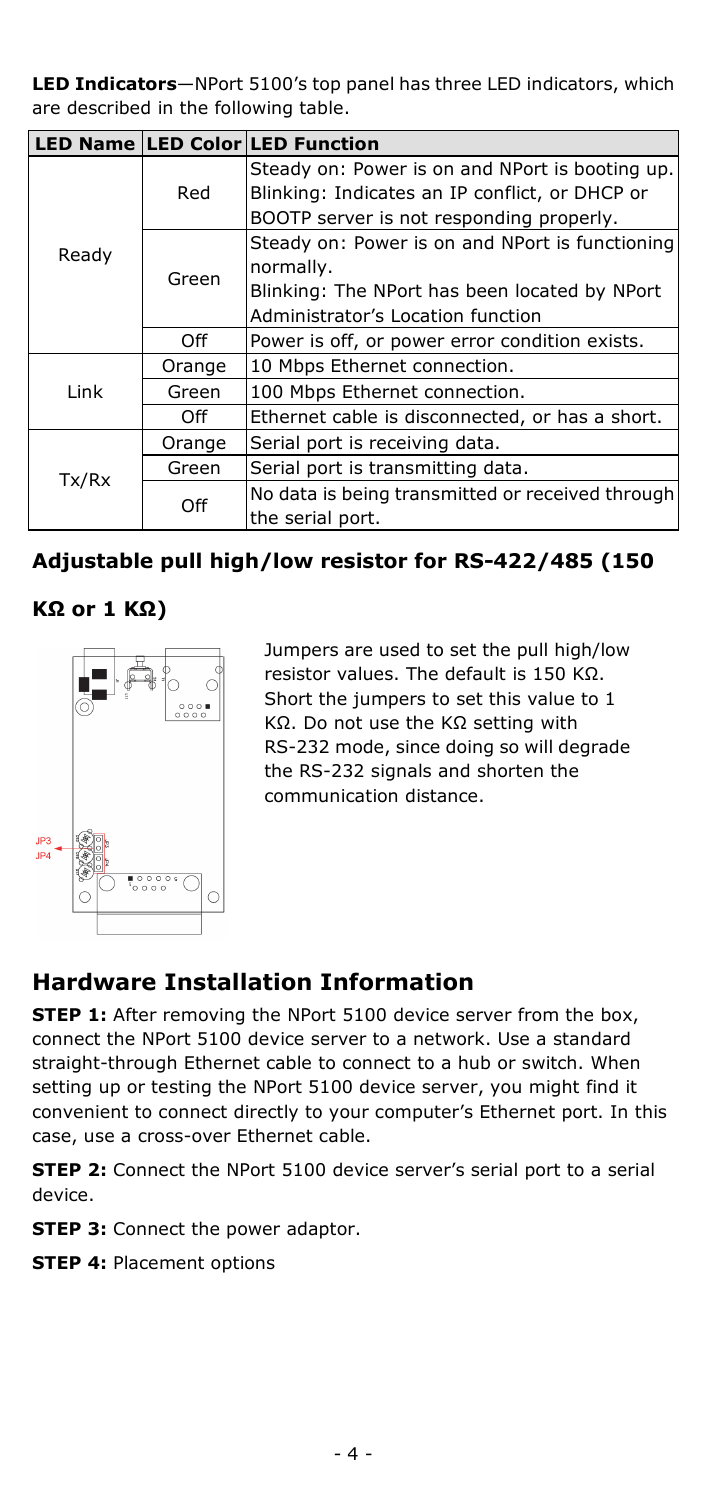In addition to placing the NPort 5100 on a desktop or other horizontal surface, you may also make use of the DIN-Rail or Wall Mount options, as illustrated here.



**NOTE** The operating temperature of the power adapter in the box is from 0 to 40°C. If your application is out of this range, please use a power adapter supplied by UL Listed External Power Supply (The power output meets SELV and LPS and rated 12 - 48 VDC, minimum current 0.73 A). Moxa has power adapters with wide temperature range (-40 to 75°C, -40 to 167°F), the PWR-12150-(plug type)-SA-T series, for your reference.

For the NPort's configuration, the default IP address of the NPort is: LAN: Static IP = 192.168.127.254; netmask = 255.255.255.0

You may log in with the password moxa to change any setting to meet your network topology (e.g., IP address) or serial device (e.g., serial parameters). If you would like to apply the Real COM mode to your application, you will need to install the NPort's driver on your desktop. You may also refer to Moxa's support website

<https://www.moxa.com/support/> for the user's manual, driver, NPort Search Utility, and more.

**NOTE** For the NPort with DB Male serial ports, you may refer to the DB9 Male Ports Pin Assignment section to loop back pin 2 and pin 3 for the RS-232 interface to carry out a self test on the device.

## **Pin Assignments**

| <b>Ethernet Port Pinouts</b> |  |  |
|------------------------------|--|--|
|                              |  |  |

| Pin No. | <b>Ethernet</b> |
|---------|-----------------|
|         | $Tx +$          |
| 2       | Tx-             |
| 3       | $Rx+$           |
| հ       | $Rx -$          |